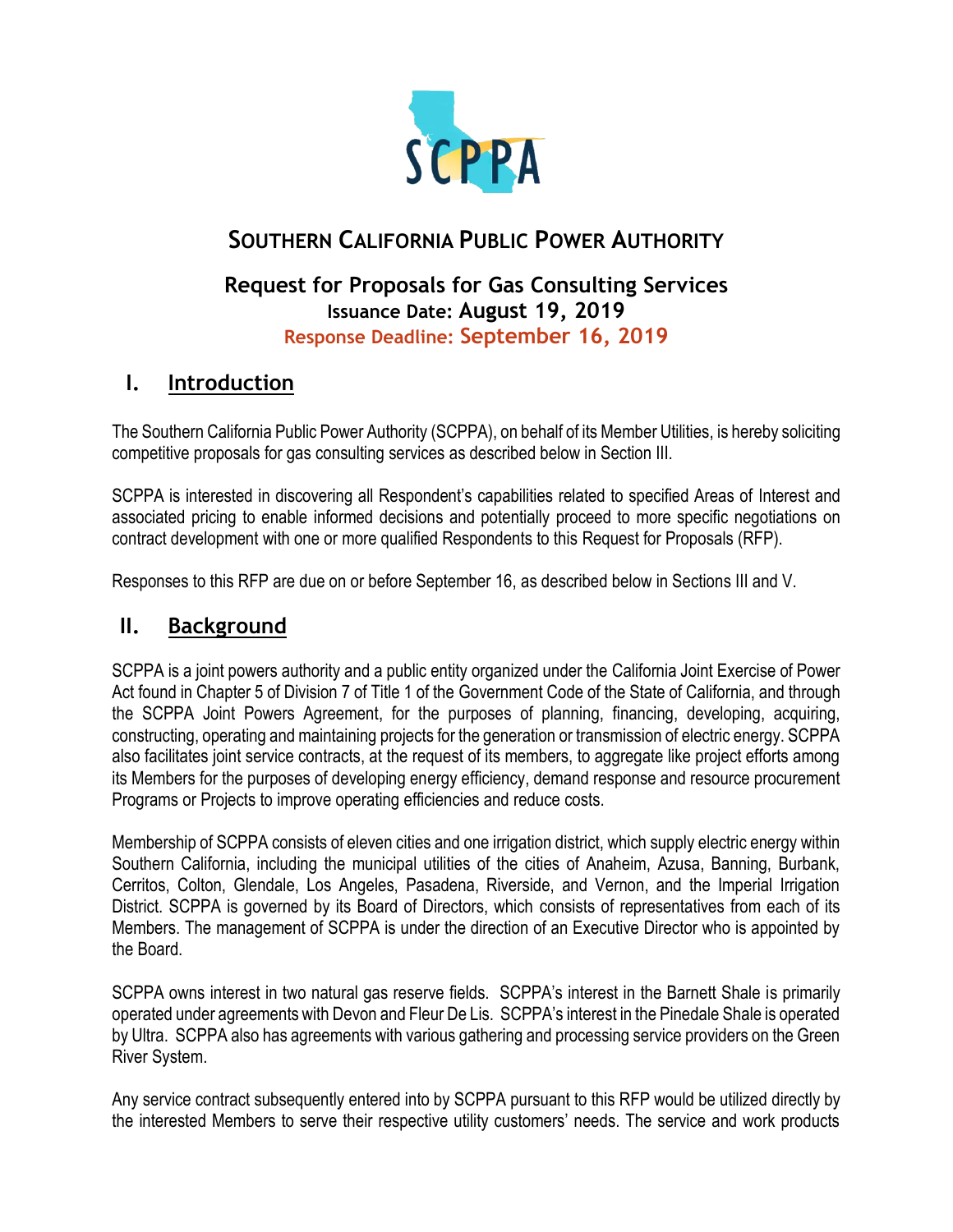would be ordered and approved directly by SCPPA and/or the applicable Members and the billing would be administered through SCPPA.

## **III. Areas of Interest**

SCPPA and its Members are seeking consulting support services to meet the needs of their municipalities as follows:

- 1) Develop and maintain working relationships with SCPPA's partner owner operators at gas reserve fields in Wyoming and Texas. Represent SCPPA and its Members' interest by providing periodic reviews of operations and reporting back to SCPPA. Operators include Ultra, Fleur de Lis, and Devon.
- 2) Track exploration, drilling, and recovery activity of the above Operators and provide insight into cost projections and expectations for gas recovered.
- 3) Represent SCPPA in discussions with midstream service providers.
- 4) Review existing SCPPA agreements for upstream and midstream services and suggest areas for potential optimization.
- 5) Perform operational and financial audits of Operators.
- 6) Advise SCPPA and its Members on physical transportation and storage opportunities for transporting gas to Southern California.
- 7) Advise SCPPA and its Members on hedging strategies and policies for both long and short physical gas positions using physical and financial instruments, basis swaps, and forward products. Facilitate transactions including counterparty credit review, negotiation of ISDAs and NAESBs, etc., as needed.
- 8) Support SCPPA with energy analysis and recommendations for potential new projects related to natural gas, biogas, CNG and LNG.
- 9) Support SCPPA in discussions with external entities
- 10) Provide economic and regulatory advisory services relating to potential and existing projects.
- 11) Provide testimony as needed before regulatory/governing bodies.
- 12) Provide such other services as needed by SCPPA and as agreed to by the parties.

#### **Respondents are invited to respond to specific items listed above in which they have expertise, without addressing all areas. Please note specifically which areas are included and excluded in response.**

### **Timeline / Schedule\***

| <b>SCPPA RFP for Gas Consulting Services Selection Process</b> |                               |
|----------------------------------------------------------------|-------------------------------|
| <b>Schedule of Requirements</b>                                | <b>Target Date(s)</b>         |
| <b>Issue RFP</b>                                               | August 19, 2019               |
| Responses Due                                                  | September 16, 2019            |
| Review of Responses                                            | September 16-October 31, 2019 |
| Interviews (if necessary)                                      | November 2019                 |
| Selection of Respondent(s)                                     | December 15, 2019             |

**\***Timeline/Schedule is subject to change.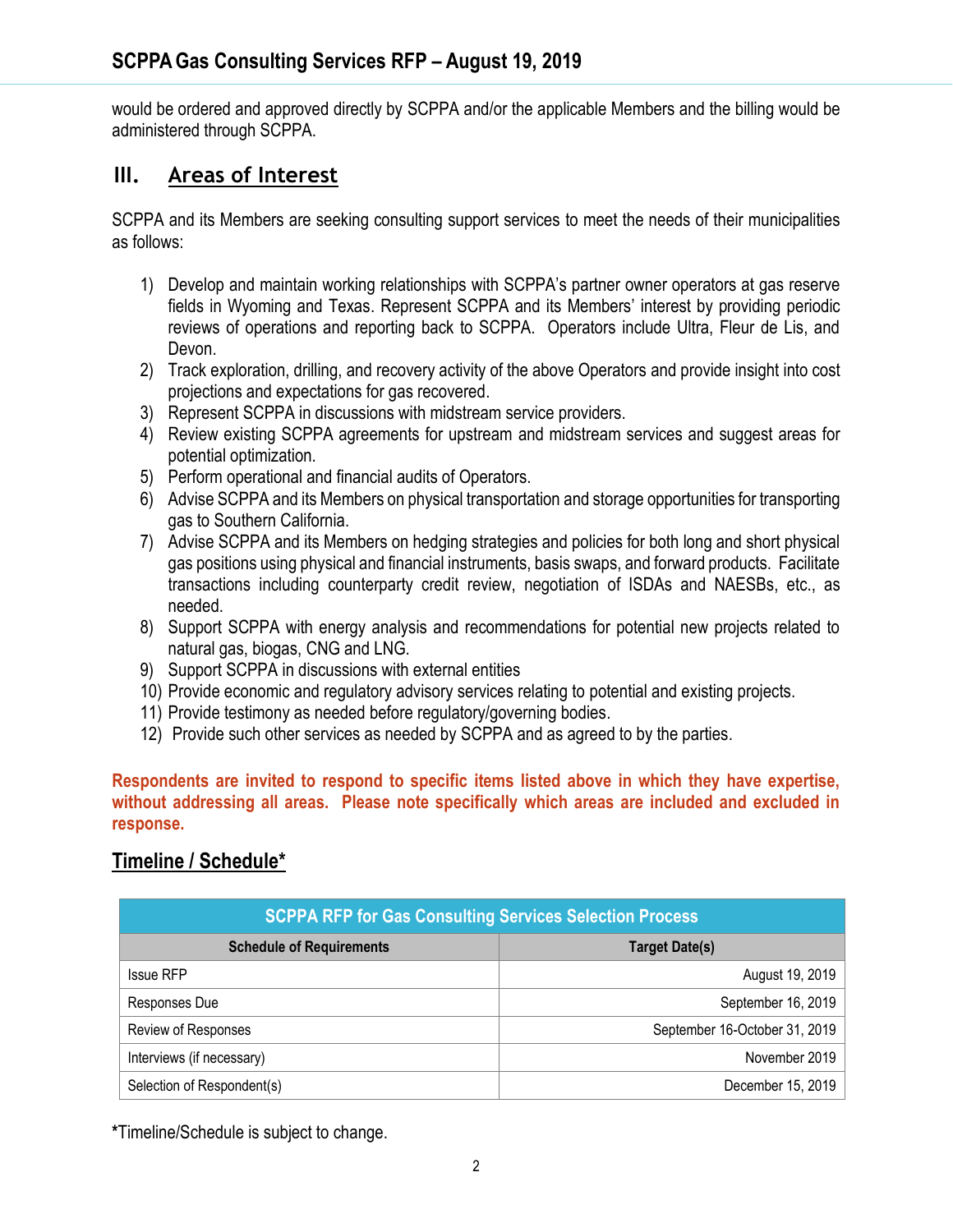### **Evaluation Criteria**

Evaluation of the proposals will be based on the competitive selection process, in which experience and qualifications, price, and references will determine the consultant to be selected.

The competitive selection evaluation criteria are as follows:

#### A) **Qualifications and relevant experience of the firm and/or key employees to be designated as the consultant(s)**

Maximum Points = Highest number of company qualifications and experience, as well as personnel experience and qualifications in similar capacity, as verified and accepted by SCPPA.

**50%**

#### B) **Total Price 40%**

Maximum Points = Lowest Price (retainer or hourly) as verified and confirmed correct by SCPPA.

#### C) **References from last 5 years 10%** and 10%

 Maximum Points = Highest number of positive references for similar contracts for consulting services, as verified and accepted by SCPPA.

### **IV. Proposal Submission Required Elements**

#### **1. Transmittal Letter Content:**

- a. A brief statement of the Respondent's understanding of the work to be done and commitment to perform the work as scheduled, including:
	- i) statement of work specifications; and
	- ii) reference to any proposed contractual terms and conditions required by the Respondent; and
	- iii) a summary of exceptions taken to the RFP requirements; and
	- iv) any and all expectations from SCPPA including, but not limited to: requirements definitions, strategy refinement, and staffing requirements to support the proposed project or program implementation.
- b. An officer authorized to bind must sign the proposal on behalf of the Respondent and must include the following declarations on the transmittal letter:

"This proposal is genuine, and not sham or collusive, nor made in the interest or in behalf of any person not herein named; the Respondent has not directly or indirectly induced or solicited any other Respondent to put in a sham bid, or any other person, firm or corporation to refrain from submitting a proposal; and the Respondent has not in any manner sought by collusion to secure for themselves an advantage over any other Respondent."

- **2. Respondent Information**: Provide legal name of Company or Individual, physical street address, the name(s) and title(s) of the individual(s) authorized to represent the Respondent, including telephone number(s) and email address(es).
- **3. Proposal:** Proposals must include a description of the proposed project or program, how it meets (or does not meet) each of the objectives of this RFP, and a detailed description addressing all of the Areas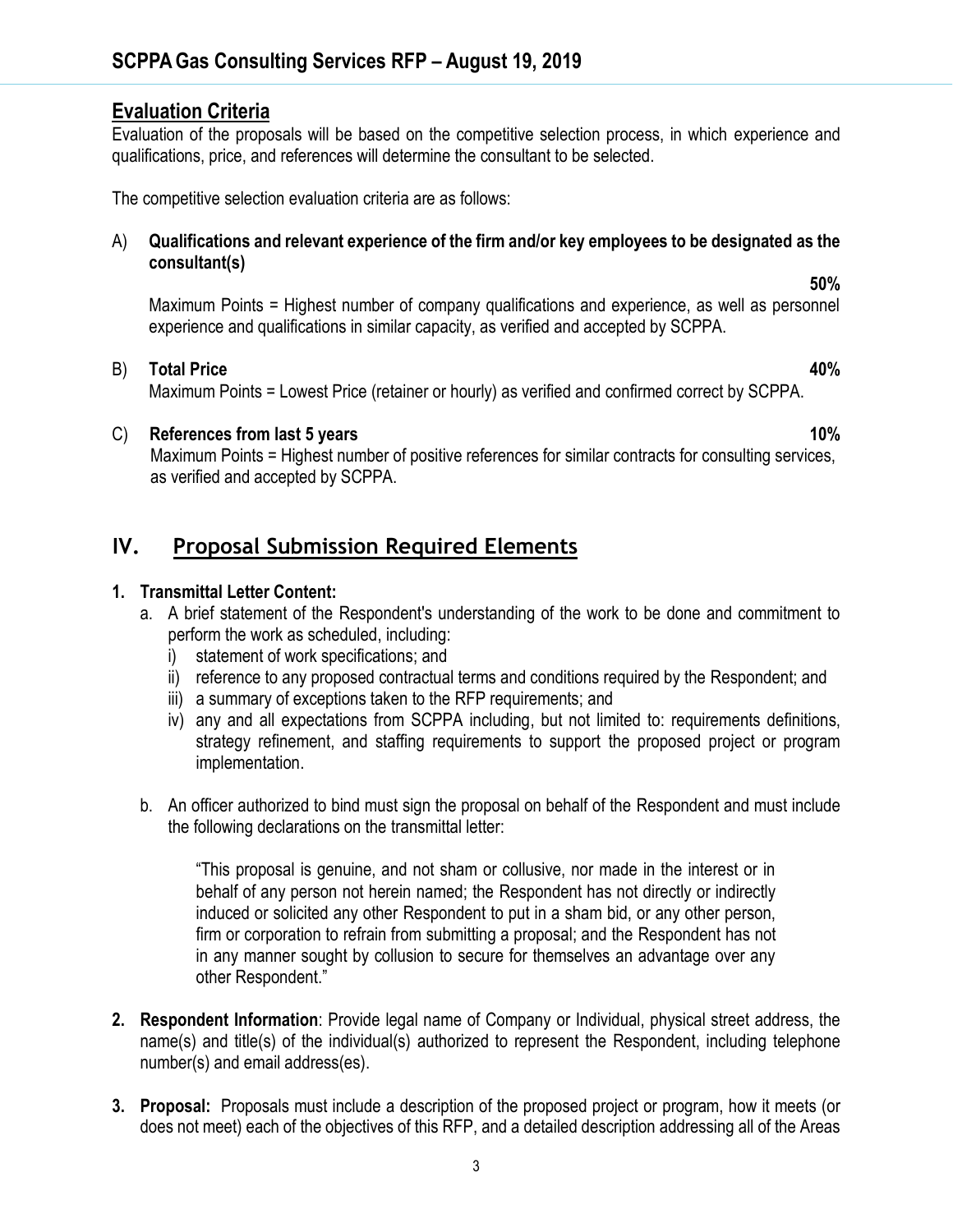of Interest. Respondents may also include additional services, products, tasks, task elements and/or functions that may not be part of or included in the RFP, but are deemed by the Respondent to be pertinent and potentially valuable to SCPPA or its Members. SCPPA will have full discretionary authority to consider, accept and/or reject without cause such supplemental information that is not directly requested, included in or made part of the RFP.

- **4. Fees:** Pricing in all Proposals should be made based on good faith estimates of the requirements defined in this RFP. Please include all necessary details of specific examples or estimates of the fees, labor rates and service charges. Describe how the fees, rates or charges will be determined. Respondents shall also be prepared to provide a breakdown of the applicable overheads and fringe benefit costs that are part of any labor rates and other direct costs associated with the services to be performed.
- **5. Experience:** Respondent shall clearly identify project participants and management team, including:
	- a. Describe your firm's experience as may be applicable to this RFP, your organizational structure, management qualifications, and other contract related qualifications, including number of years firm has been in business.
	- b. Specify key employees and describe their qualifications, experience and duties related to this RFP, including the office location(s) where work will be performed, in addition to the physical street address referenced above.
	- c. Provide a commitment statement for the retention and use of key employees as proposed, their availability to initiate and sustain the proposal, as well as planned supplemental employees if key personnel are not available to assure project delivery.
	- d. State whether Respondent will use subcontractors to perform services pursuant to the contract. Should the use of subcontractors be offered, the Respondent shall provide the same assurances of competence for the subcontractor, plus the demonstrated ability to manage and supervise the subcontracted work. Subcontractors shall not be allowed to further subcontract with others for work. The provisions of any contract resulting from this RFP shall apply to all subcontractors in the same manner as to the Respondent.
	- e. Respondent shall indicate any and all pending litigation that could affect the viability of Respondent's proposal, continuance of existing contracts, operation or financial stability.

### **6. References:**

- a. Describe whether the Respondent has, within the last five (5) years, rendered any service to SCPPA or to any of SCPPA's Members, either as a contractor or subcontractor, either under the current Respondent's name or any other name or organization. If so, please provide details (status as prime or subcontractor, brief description of the contract, contract start and end date, the contract administrator name, and total actual contract expenditures).
- b. If the Respondent has not rendered any service within the last five (5) years to SCPPA or to any of SCPPA's Members, then please provide references over that period with the details described above including the counterparty for which services were provided.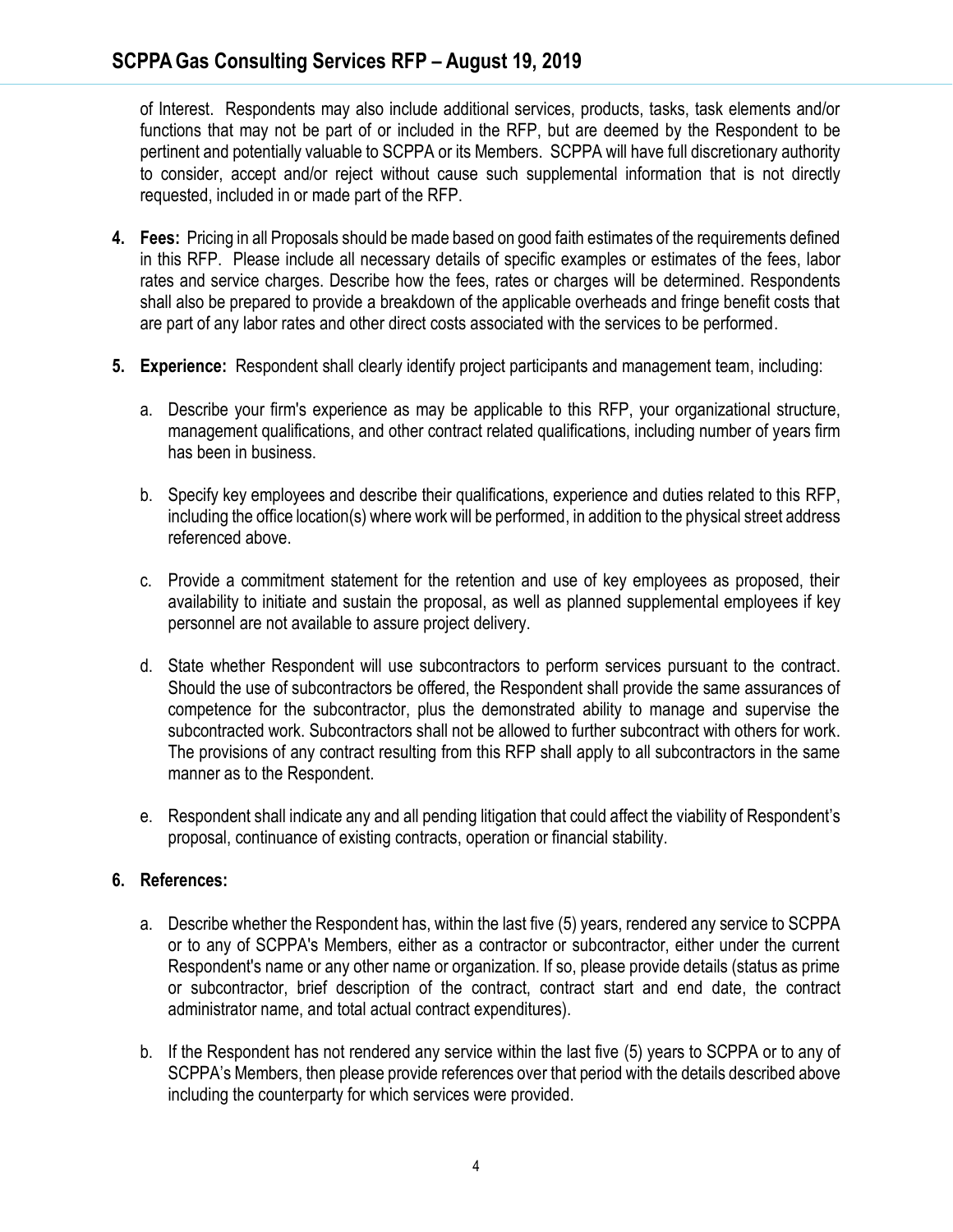- c. Identify existing related or relevant projects or programs which Respondent developed and/or operates that would demonstrate Respondent's capabilities in this area.
- d. Describe relevant program development and implementation experience, approach, and provide a list of references for similar projects completed.

# **V. Proposal Submission Delivery Requirements**

There will not be an initial Respondent's conference associated with this RFP. Clarification questions may be addressed to [projects@scppa.org.](mailto:projects@scppa.org)

One (1) hard copy of your response, including a transmittal letter of authentic offer with wet-ink authority signature, and any supporting documentation should be delivered no later than 4:00 pm PST on September 16, 2019 to:

> Southern California Public Power Authority Gas Consulting Services RFP Attention: Katherine Ellis 1160 Nicole Court Glendora, California 91740

One (1) electronic copy of your proposal should also be e-mailed to [projects@scppa.org](mailto:projects@scppa.org) no later than the time and date referenced above.

No contact should be made with the Board of Directors, committees or working group representatives, or SCPPA Members concerning this RFP.

All information received by SCPPA in response to this RFP is subject to the California Public Records Act and may be subject to the California Brown Act and all submissions may be subject to review in the event of an audit.

# **VI. Terms and Conditions**

- 1. SCPPA reserves the right to cancel this RFP at any time, reject any and all proposals and to waive irregularities.
- 2. SCPPA shall determine at its sole discretion the value of any and/or all proposals including price and non-price attributes.
- 3. Proposals may be sub-divided or combined with other proposals, at SCPPA's sole discretion.
- 4. SCPPA shall perform an initial screening evaluation to identify and eliminate any proposals that are, for example, not responsive to the RFP, do not meet the minimum requirements set forth in the RFP, are not economically competitive with other proposals, or are submitted by Respondents that lack appropriate creditworthiness, sufficient financial resources, or qualifications to provide dependable and reliable services for this RFP.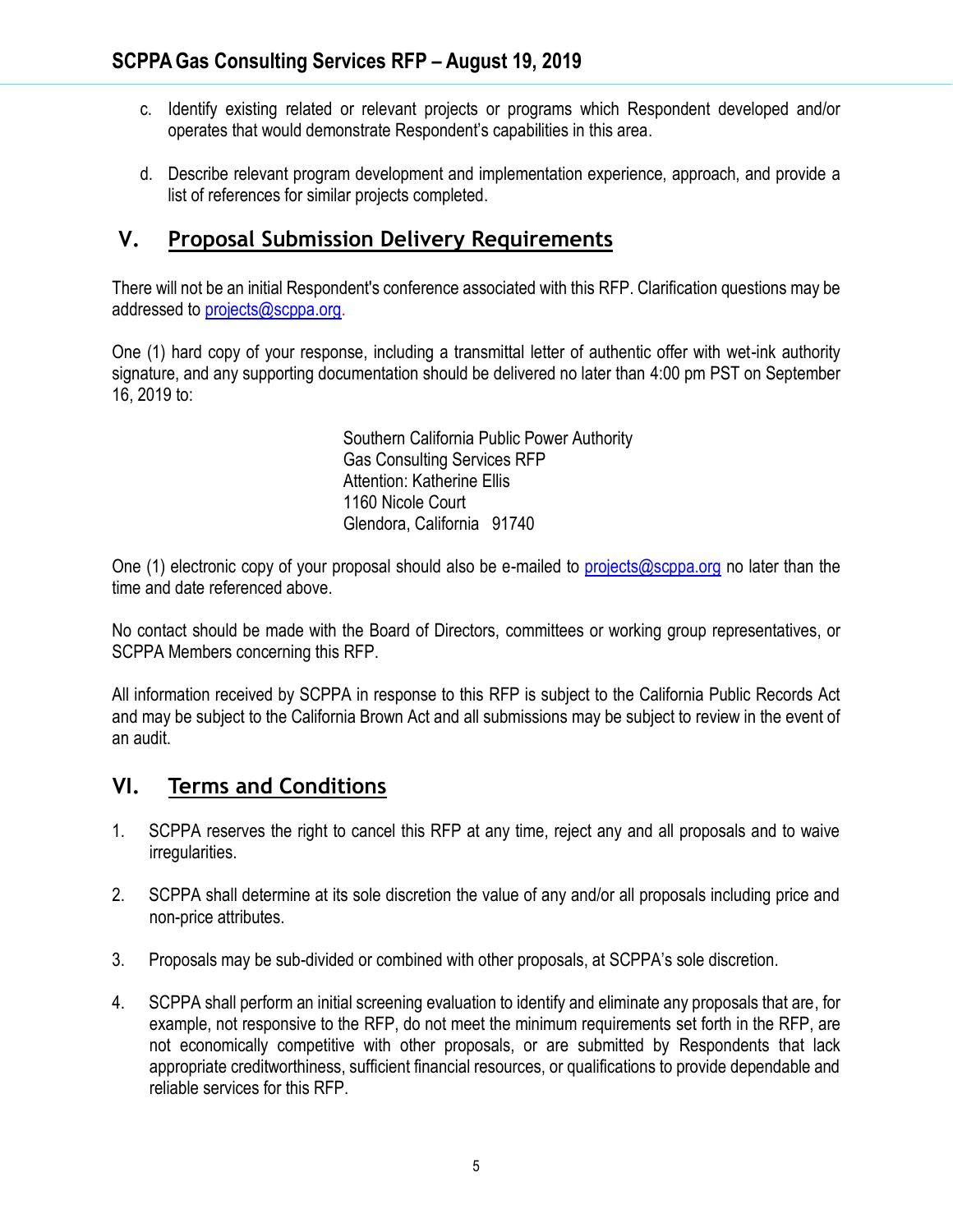- 5. SCPPA reserves the right to submit follow up questions or inquiries to request clarification of information submitted and to request additional information from any one or more of the Respondents.
- 6. SCPPA reserves the right, without qualification and in its sole discretion, to accept or reject any or all proposals for any reason without explanation to the Respondent, or to make any award to that Respondent, who, in the opinion of SCPPA, will provide the most value to SCPPA and its Members.
- 7. SCPPA may decline to enter into any potential engagement agreement or contract with any Respondent, terminate negotiations with any Respondent, or to abandon the request for proposal process in its entirety.
- 8. SCPPA reserves the right to make an award, at its sole discretion, irrespective of price or technical ability, if SCPPA determines that to do so would result in the greatest value to SCPPA and its Members.
- 9. Those Respondents who submit proposals agree to do so without legal recourse against SCPPA, its Members, their directors, officers, employees and agents for rejection of their proposal(s) or for failure to execute or act on their proposal for any reason.
- 10. SCPPA shall not be liable to any Respondent or party in law or equity for any reason whatsoever for any acts or omissions arising out of or in connection with this RFP.
- 11. SCPPA shall not be liable for any costs incurred by any Respondents in preparing any information for submission in connection with this RFP process or any and all costs resulting from responding to this RFP. Any and all such costs whatsoever shall remain the sole responsibility of the Respondent.
- 12. SCPPA may require certain performance assurances from Respondents prior to entering into negotiations for work that may result from this RFP. Such assurances may potentially include a requirement that Respondents provide some form of performance security.
- 13. Prior to contract award, the successful Respondent shall supply a detailed breakdown of the applicable overheads and fringe benefit costs that are part of the labor rates and other direct costs associated with the services to be performed.
- 14. SCPPA Members, either collectively or individually may contact Respondents to discuss or enter into negotiations regarding a proposal. SCPPA is not responsible or liable for individual Members interactions with the Respondent which are not entirely conducted through SCPPA or at SCPPA's option or election to engage the Respondent as defined within the RFP.
- 15. Submission of a Proposal constitutes acknowledgement that the Respondent has read and agrees to be bound by the terms and specifications of this RFP and any addenda subsequently issued by SCPPA.
- 16. Information in this RFP is accurate to the best of SCPPA's and its Members' knowledge but is not guaranteed to be correct. Respondents are expected to complete all of their due diligence activities prior to entering into any final contract negotiations with SCPPA.
- 17. SCPPA reserves the right to reject any Proposal for any reason without cause. SCPPA reserves the right to enter into relationships with more than one Respondent, can choose not to proceed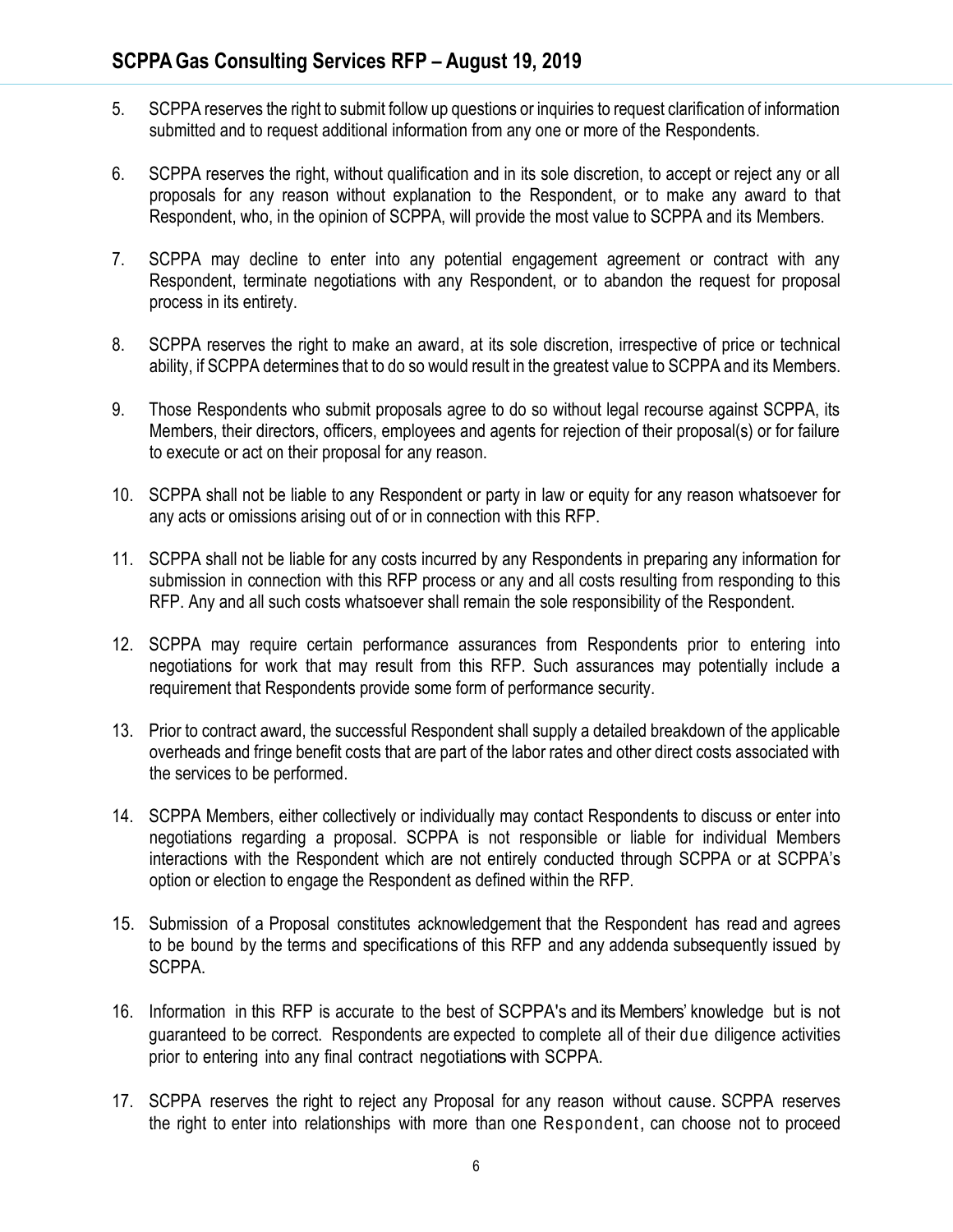with any Respondent with respect to one or more categories of services, and can choose to suspend this RFP or to issue a new RFP that would supersede and replace this RFP.

## **VII. Additional Requirements for Proposal**

- **1. Consideration of Responses:** Submitted proposals should be prepared simply and economically, without the inclusion of unnecessary promotional materials. Proposals should be submitted on recycled paper that has a minimum of thirty percent (30%) post-consumer recycled content and duplex copied (double-sided pages) where possible.
- **2. Insurance, Licensing, or other Certification:** If selected, the Respondent will be required to maintain sufficient insurance, licenses, or other required certifications for the type of work being performed. SCPPA or its Members may require specific insurance coverage to be established and maintained during the course of work and as a condition of award or continuation of contract.
- **3. Non-Discrimination/Equal Employment Practices/Affirmative Action Plan:** If selected, the Respondent and each of its known subcontractors may be required to complete and file an acceptable Affirmative Action Plan. The Affirmative Action Plan may be set forth in the form required as a business practice by the Department of Water and Power of the City of Los Angeles which is SCPPA's largest Member.
- **4. Living Wage Ordinance:** If selected, the Respondent may be required to comply with the applicable provisions of the City of Los Angles Living Wage Ordinance and the City of Los Angeles Service Contract Workers Retention Ordinance. The Living Wage Ordinance provisions are found in Section 10.36 of the Los Angeles City Administrative Code; and the Service Contract Workers Retention Ordinance are found in Section 10.37 of the Los Angeles Administrative Code (SCWRO/LW0).
- **5. Prevailing Wage Rates:** If selected, the Respondent will be required to conform to prevailing wage rates applicable to the location(s) where any work is being performed. Workers shall be paid not less than prevailing wages pursuant to determinations of the Director of Industrial Relations as applicable in accordance with the California Labor Code. To access the most current information on effective determination rates, Respondent shall contact:

Department of Industrial Relations Division of Labor Statistics and Research PO Box 420603, San Francisco, CA 94142-0603 Division Office Telephone: (415) 703-4780 Prevailing Wage Unit Telephone: (415) 703-4774 Web[: http://www.dir.ca.gov/dlsr/DPreWageDetermination.htm](http://www.dir.ca.gov/dlsr/DPreWageDetermination.htm)

- **6. Child Support Policy:** If selected, Respondent may be required to comply with the City of Los Angeles Ordinance No. 172401, which requires all contractors and subcontractors performing work to comply with all reporting requirements and wage earning assignments and wage earning assignments relative to court ordered child support.
- **7. Supplier Diversity:** Respondents shall take reasonable steps to ensure that all available business enterprises, including Small Business Enterprises (SBEs), Disadvantaged Business Enterprises